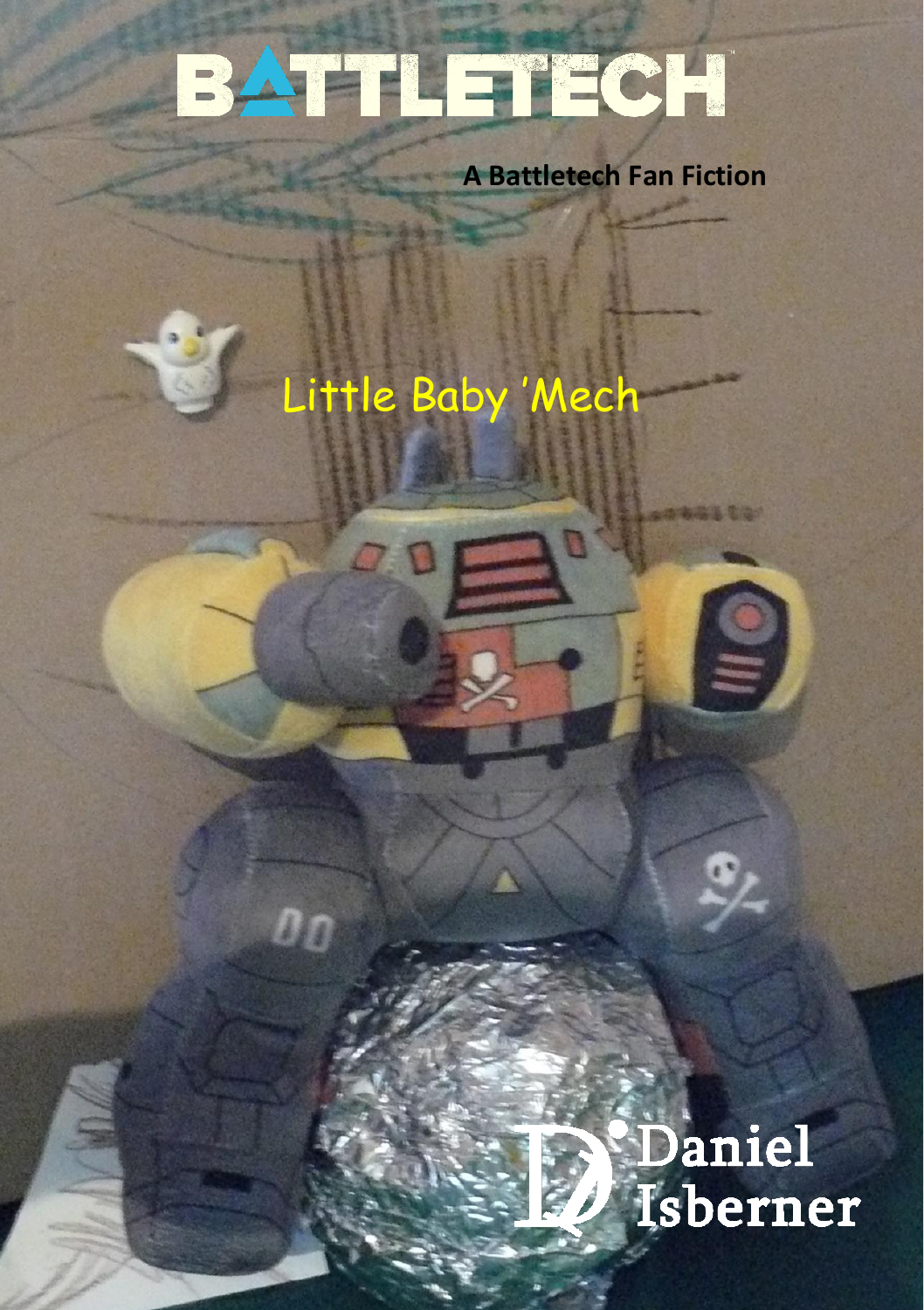Text & pictures: Daniel Isberner

This is a work of fan fiction. It is not an official product. If you paid money for it, someone ripped you off.

This cuddly little piece of fiction is available for free from [https://hpgstation.de/?page\\_id=9429](https://hpgstation.de/?page_id=9429)

If you want to thank the author for it, you can use Paypal.Me [http://paypal.me/darkisi.](http://paypal.me/darkisi) Thank you.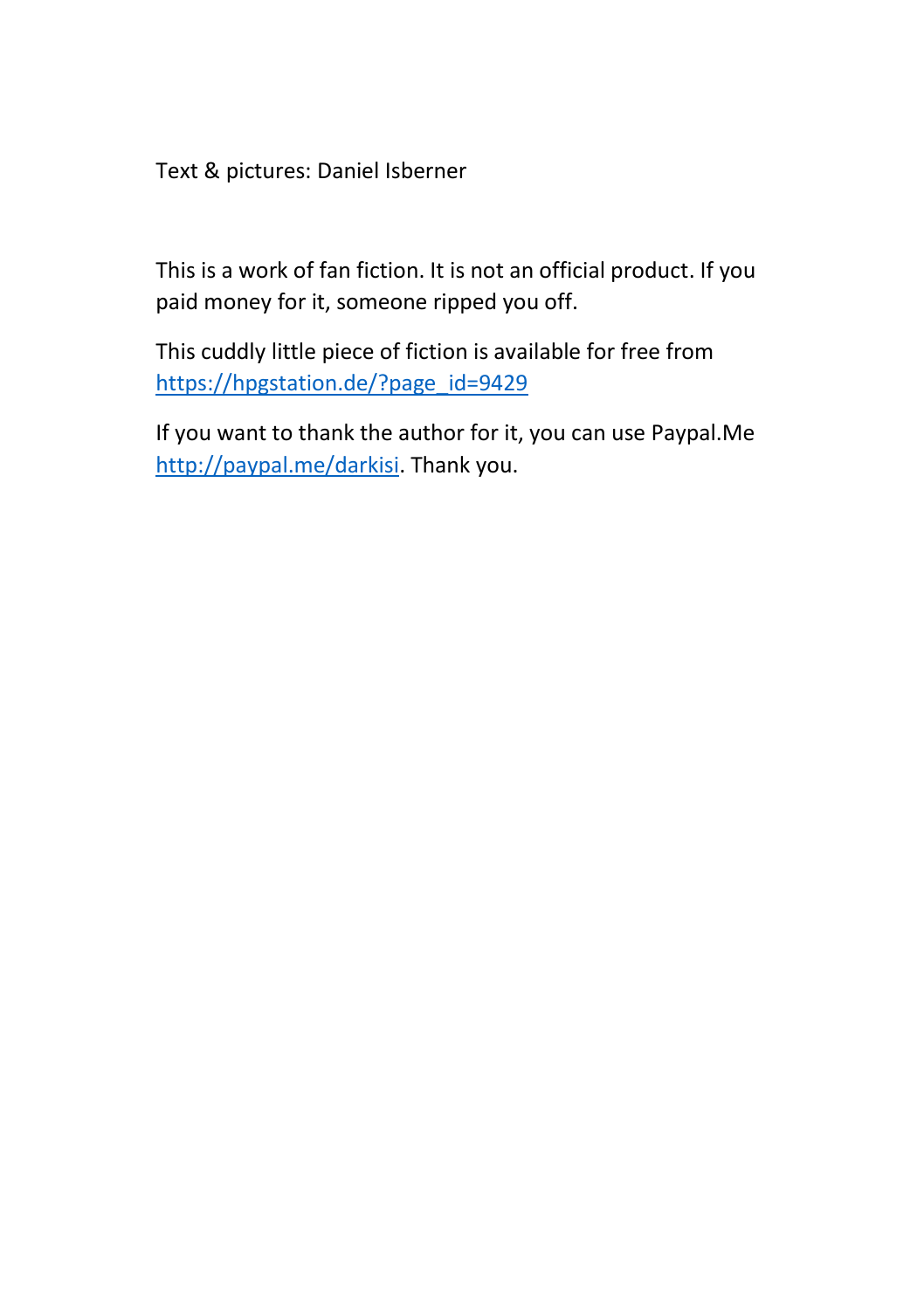"Daddy, can you tell me a story?"

Elisa was nestling in her bed. Her eyes half closed, but still anxious for her daddy's bed time stories.

"Sure kiddo. Which one do you want to hear?"

"The one about the baby 'Mech."

Even through her half closed eyes, she could see her daddy smile. It was not just *her* favorite story.

"Of course. Scoot over, let me get into bed."

Elisa rolled a bit and waited for her daddy to lie down, then she rolled back and cradled her head on his shoulder and torso. Then her daddy began to tell the story in his soothing story voice.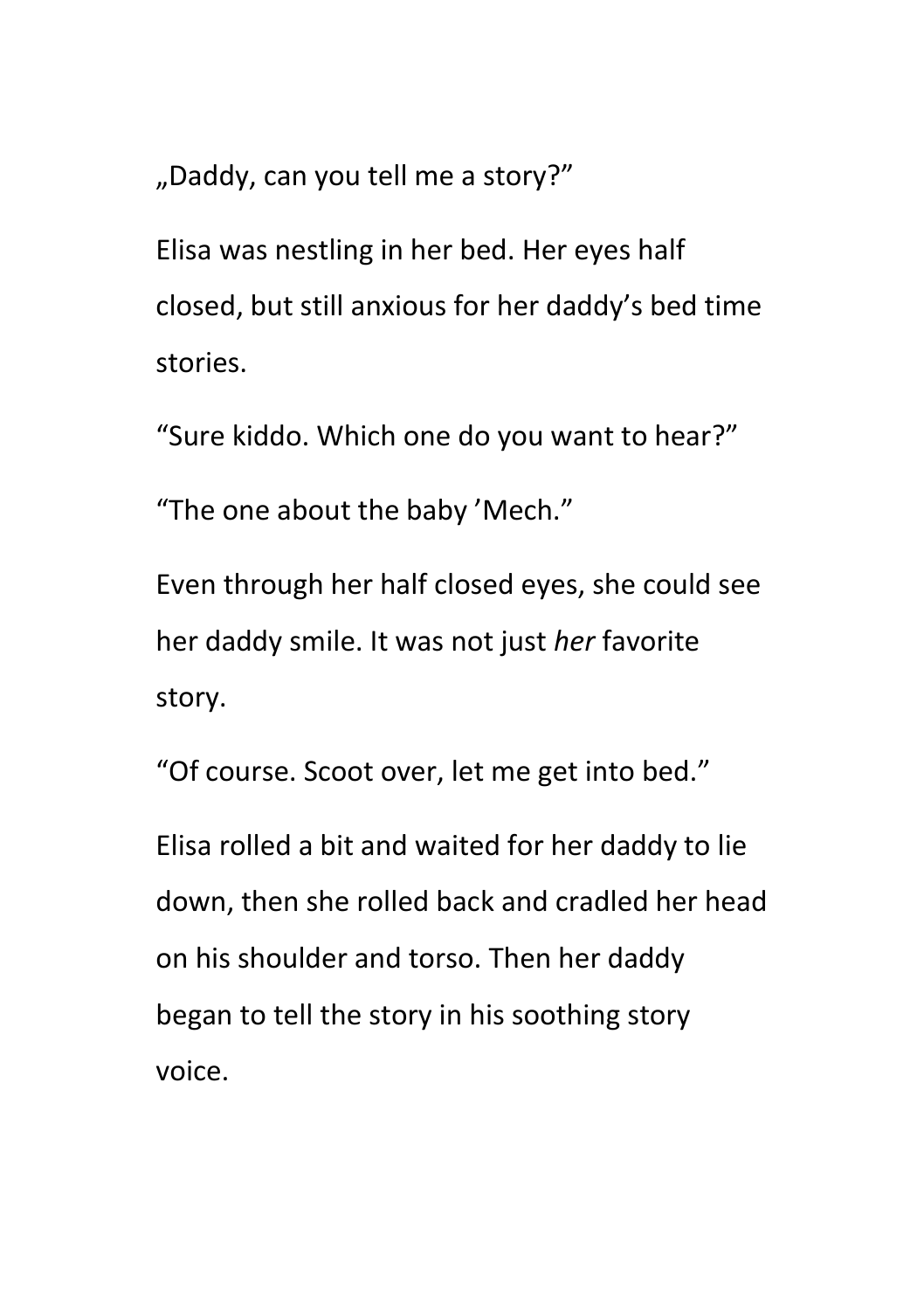

There once was a little baby 'Mech. Whenever its parents went out into

battle, it stayed in the hangar while the techs took care of it.

They brought it its bottle and played, played games and changed its diapers. Because, you know, even baby 'Mechs need diapers or there will be coolant everywhere.

\*\*\*\*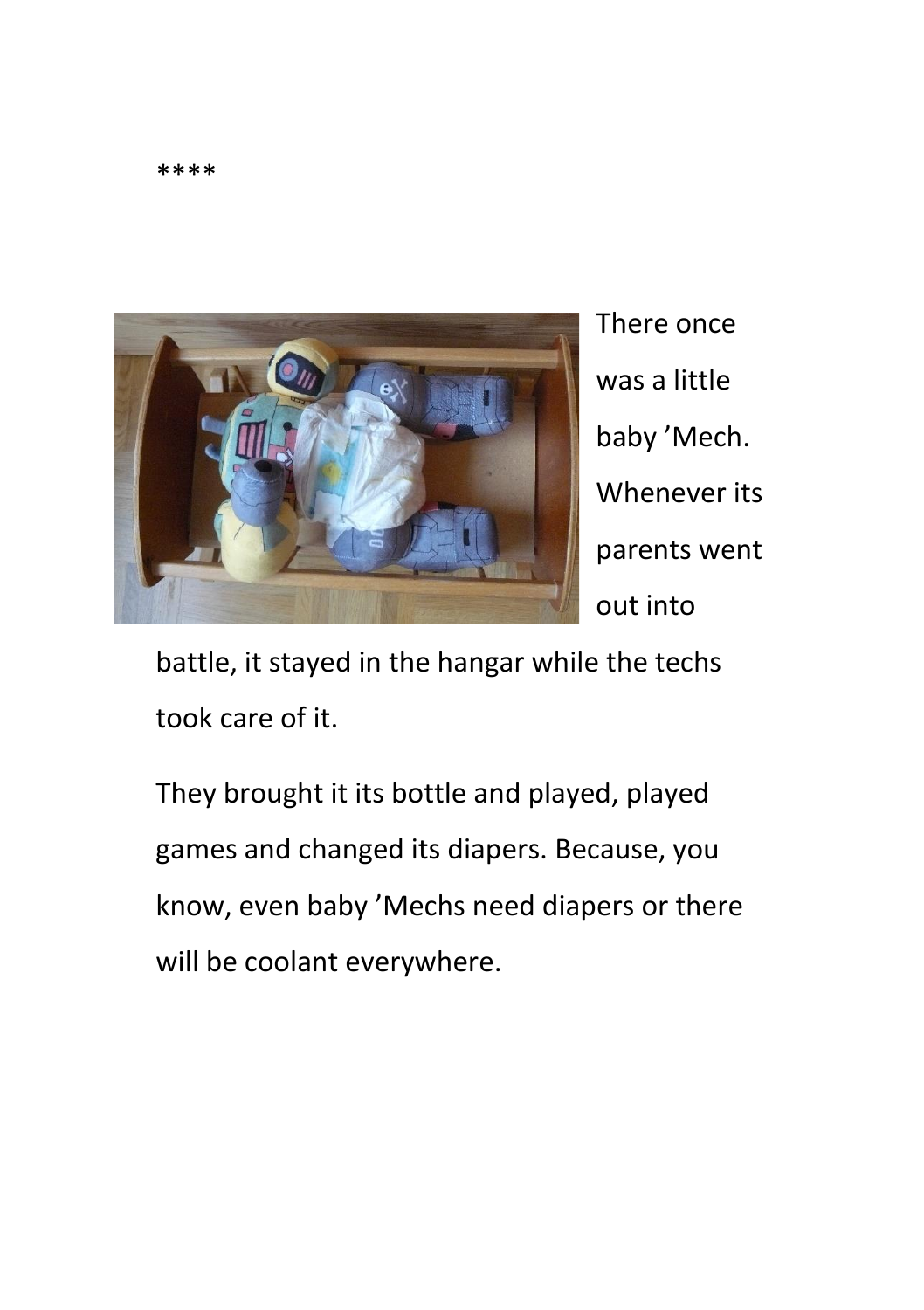

But on this day, the Techs were very busy. Something important must be going on, because no one noticed

when the little baby 'Mech woke up and climbed out of its baby sized 'Mech bay. It





rolled on the floor and laughed while it chased a big nickel iron ball down the hangar.

The ball rolled through a door the baby 'Mech had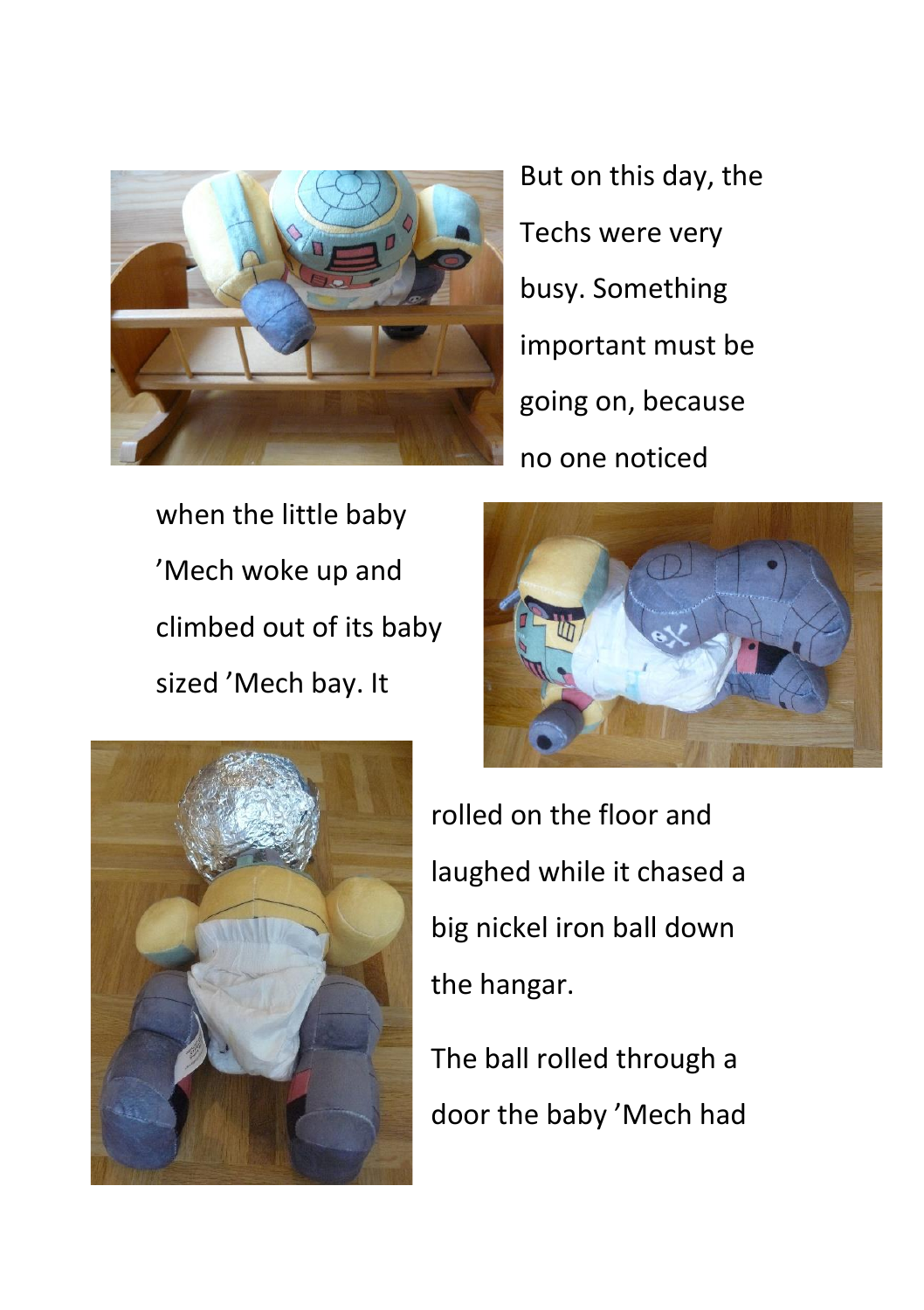

never seen before. It crawled after it and out into a sea of green grass where the ball had stopped. It tried to get up and close its short arms around the hard ball, but the ball started rolling again

and the baby 'Mech fell down.

Instead of crying, it saw the ball rolling again. Down a slope and ever faster. Giggling



the baby 'Mech threw itself after it and rolled down the slope itself.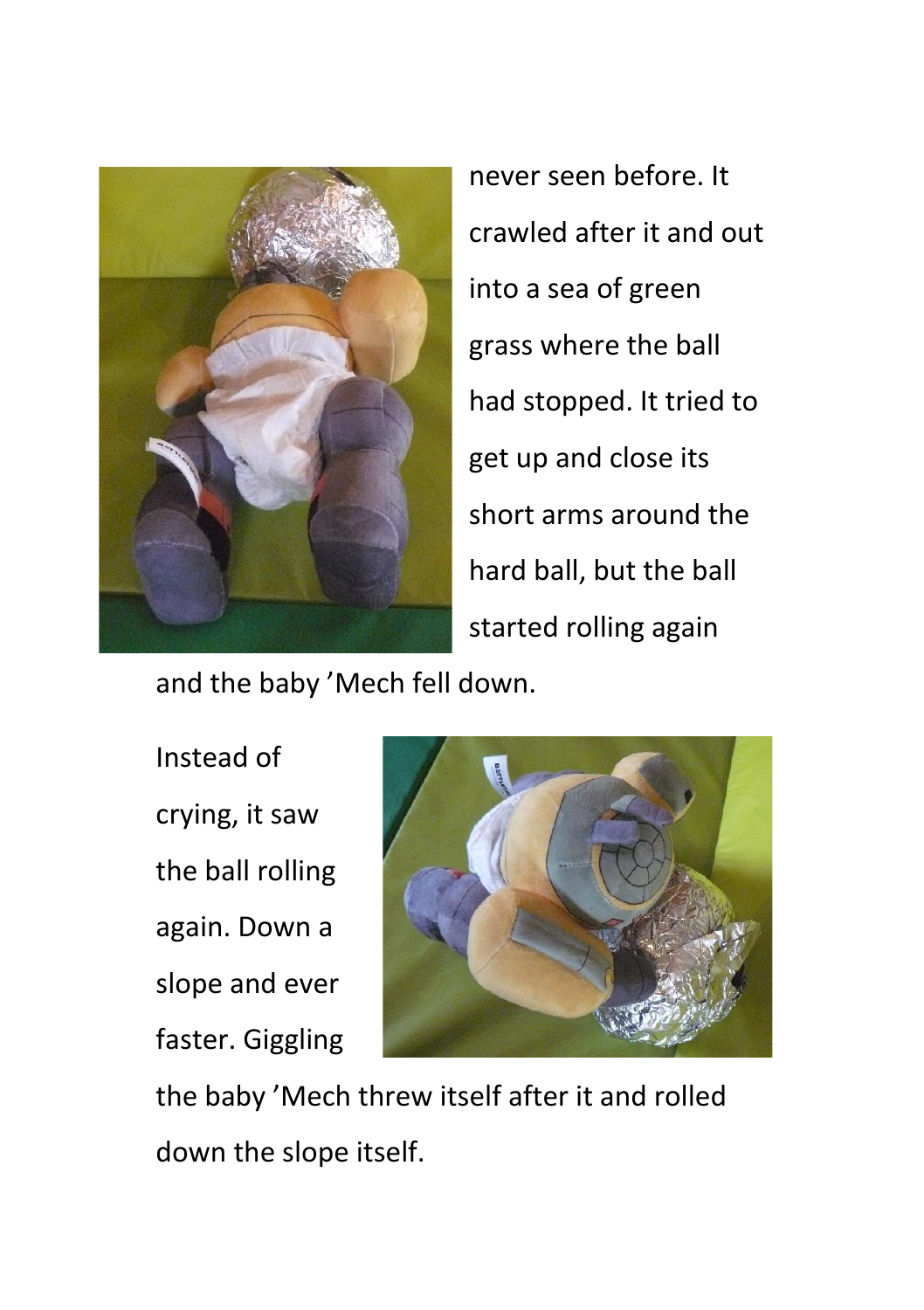

Mice and rabbits watched with big eyes as the little baby 'Mech rolled past them, losing its diaper on a root and leaving blue coolant

behind everywhere. Always laughing and giggling.

The ball hit a tree and stopped. The



little baby 'Mech tried to stop, too. But instead, it rolled against the ball.

Still giggling it tried to climb on the ball. This time, the ball stayed where it was. The little baby 'Mech climbed on it and sat down. For a moment, it starred wide eyed into the forest. It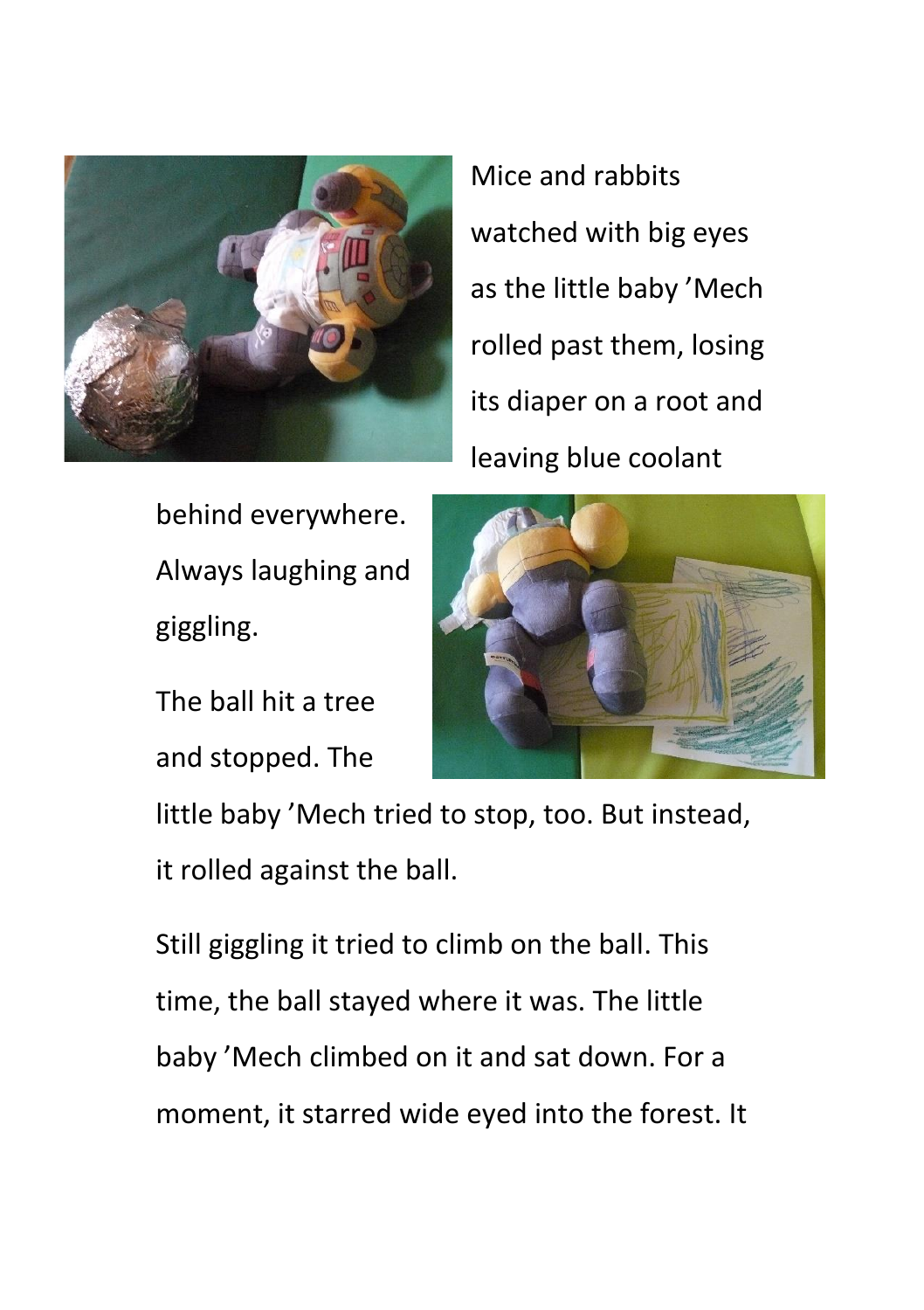

and fell down.

had never seen the forest before. Never had its parents or the techs taken it out of the hangar.

A bird chirped on a tree branch above it and the little baby 'Mech looked up. It tried to clap along with the singing bird, but without its hands on the ball, it slipped

Confused it looked around, only to see the ball had started rolling again.

Laughing the little baby 'Mech chased after it. Not even noticing it was no longer crawling, but walking on its legs. Running. Laughing.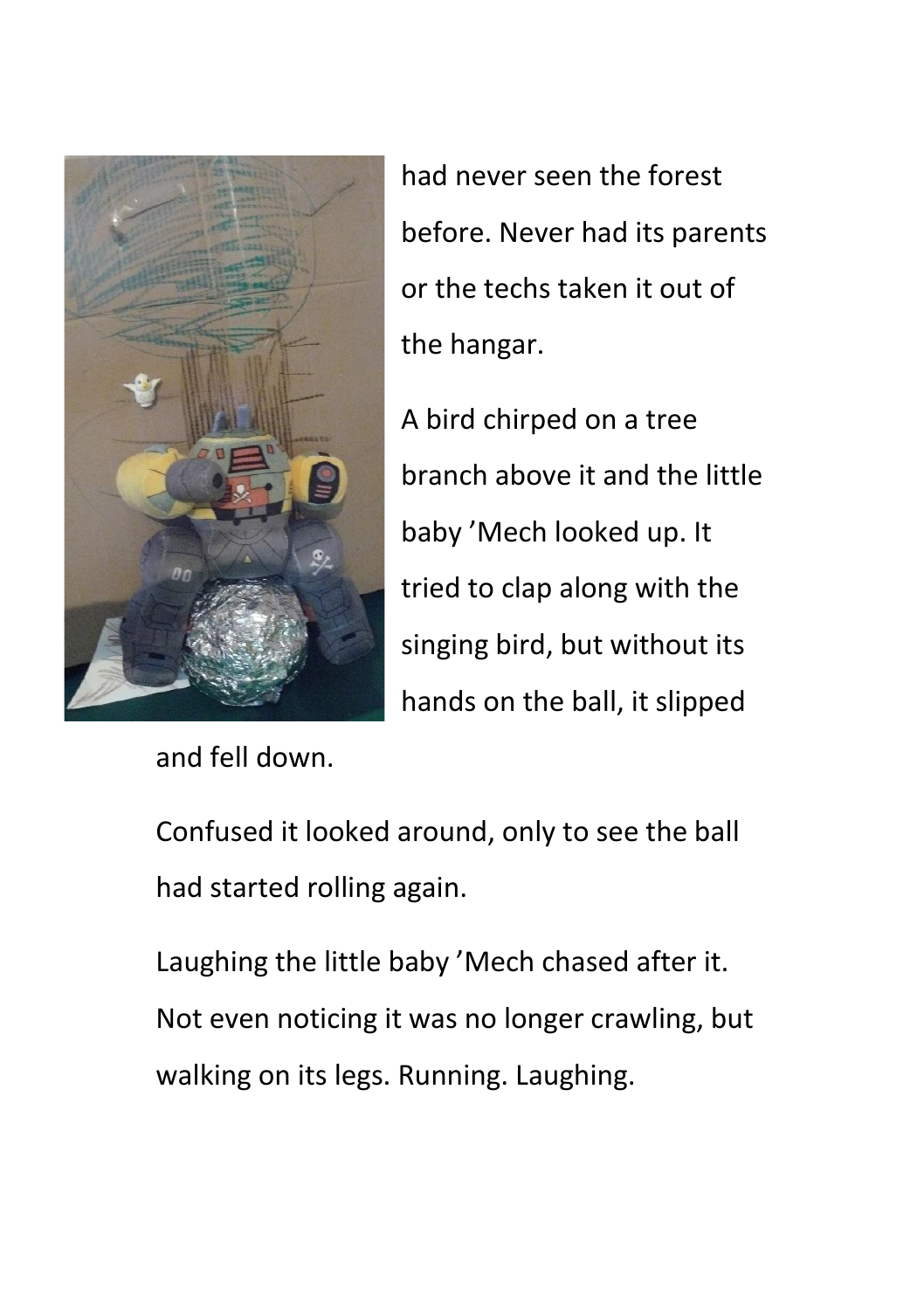Stumbling. Falling. Laughing. And getting back up. Running. Laughing.

The ball stopped right before a hole in the ground. Fascinated the little baby 'Mech looked into the hole. Yellow eyes looked back and the little baby 'Mech tried to grab those eyes. But the animal was faster. A fox leaped out of the hole and ran into the forest.

The little baby 'Mech fell on its behind and into a puddle of blue coolant.

Now it noticed its diaper was gone. It put its hand into the coolant and smeared it on the



ball. Painted half blue, the ball looked funny.

The little baby 'Mech laughed some more,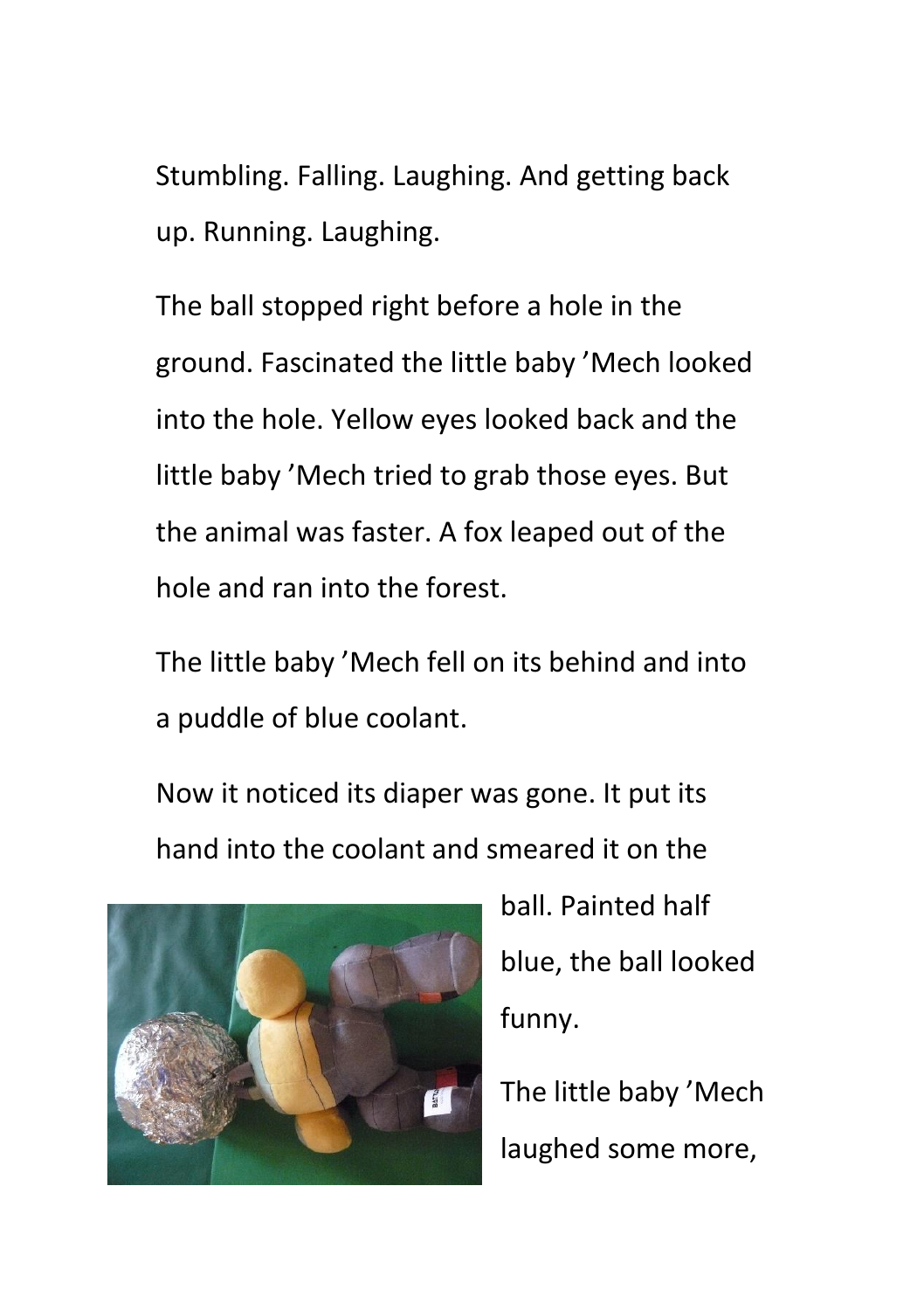but its laughs turned weaker and weaker. It yawned and decided it needed a nap. It put its head on the grass and closed its eyes. Only for a moment.



When it woke back up, it was back in its bay and had a new diaper. It could see its parents standing in the bays next to it, their lights out. Sleeping.

Had it only been a dream?

It looked around and spotted that half blue nickel iron ball.